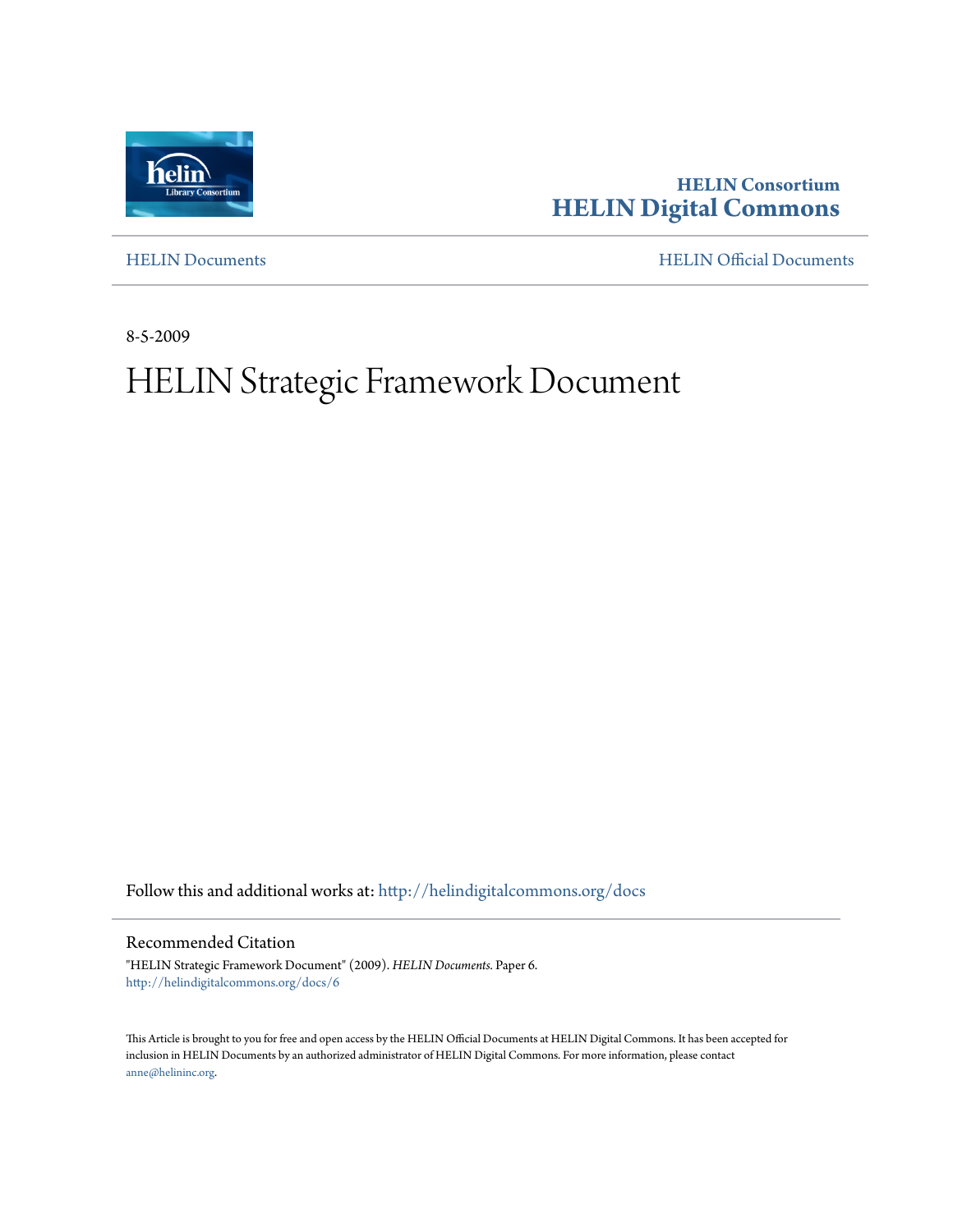# **HELIN's Strategic Direction**

New Commons as Scribe: 8-6-09 V2

# **I. Context**

HELIN has begun to envision its future and eventually will produce a strategic plan. This document is not the strategic plan. Rather, it is the strategic framework under which the plan will eventually be crafted. The framework includes for now (as other elements may be added later):

- 1. Mission and guiding principles
- 2. Analysis of external conditions
- 3. Vision/Goals for HELIN
- 4. Priority initiatives to pursue organized by goals and 4 time-based buckets

This framework document is a summary of three work sessions conducted by New Commons with the HELIN Board and Executive Director from the spring to early summer of 2009:

- A one-half day workshop to complete the conditions analysis
- $\blacksquare$ Online conversations on mission and HELIN accomplishments
- A one-day retreat to finalize mission, guiding principles, goals, first cut at some strategic initiatives, evolving the culture of HELIN, and a sketch of developing policy governance for HELIN

The summary is in the words of participants. The framework will be further developed in subsequent phases of planning workshops.

To understand the approach to planning HELIN used, please read the paper, "Dynamic Strategic Planning Practices" by New Commons.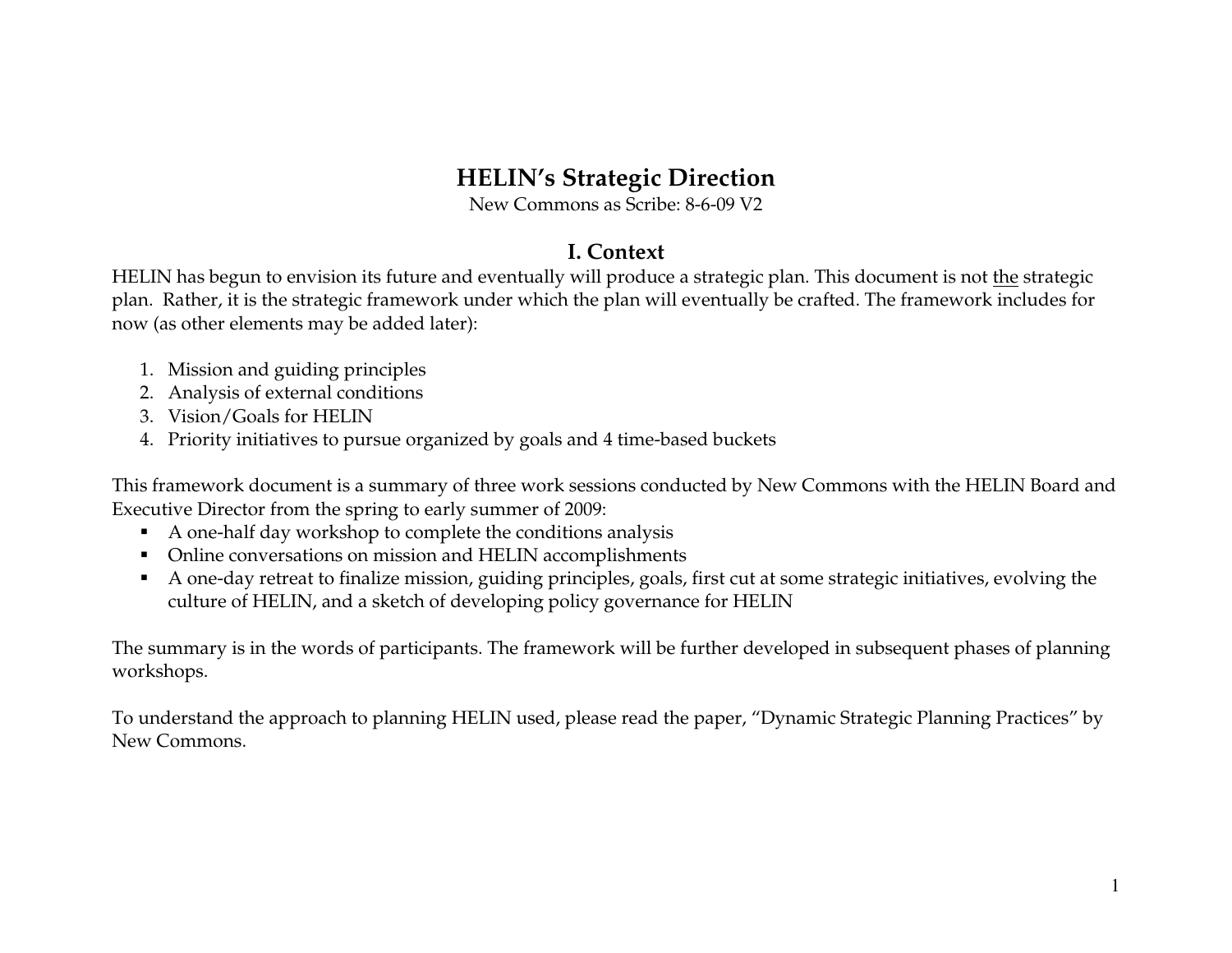# **II. Mission and Guiding Principles**

Mission is HELIN's reason for being, defining what business it is in; there is a timeless quality about a mission as if it is always there to pursue but never achieved.

Guiding principles are the fundamental truths that serve as the boundaries in which the culture evolves over time. Further, in the pursuit of the mission, the principles guide decisions on what choices to make: do this/don't do this. The mission in this framework is nearly word for word as the original one. The guiding principles are new statements, albeit some of them may have been implicit in the work of HELIN, but never stated. The guiding principles are not yet operable; they are currently aspirations, and it will take 5 to 10 years of practice until they become palpable.

**Mission:** Further the educational goals, and strengthen member institutions through collaborative development of library systems, collections and services.

### **Guiding Principles:**

Caveat: individual members of HELIN deliver the library goods and not HELIN the entity. HELIN's job is to continually increase the capabilities of member libraries to deliver to the goods to their end users.

### *Needs and Services*

- User's needs drive the services provided: faculty and students will be effective teachers, learners, researchers, and producers of knowledge
- Use collaboration to identify needs and create the services delivered…at the same time members are free to be independent. Members serve two masters: the collective and the institution
- In delivering services, be responsive to market forces; create efficiencies by reducing redundancies…aim to create services more "just in time" in response to members needs instead of "just in case" if a need surfaces in the future
- $\blacksquare$ In purchasing hardware and software, balance the need for stability, innovation and cost effectiveness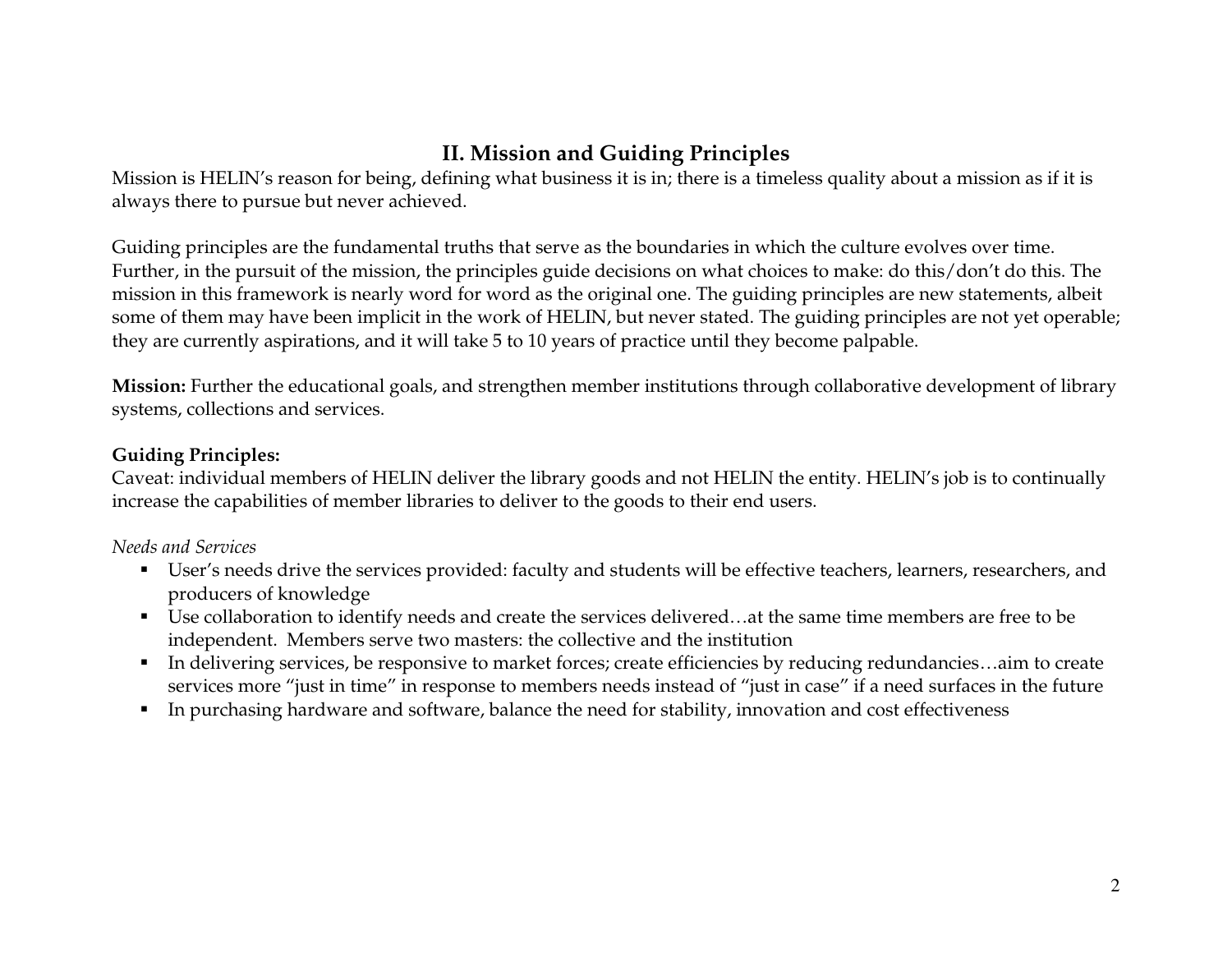*Culture and communication* 

- A culture of continuous training and professional development will evolve into and operate as a community of practice
- Accountability: do what we claim we will do and measure progress
- Transparency and integrity with information and processes, e.g., decision making, will be evident

*Decision making* 

- Strategic decisions are made by consensus. Consensus is the act of getting agreement when there are no major objections or one or more person(s) stands back and says: I don't agree with the decision, but will not stand in the way of making it." Balance the need for timeliness of decision making with the need for an inclusive process.
- Policy governance is used: the board is strategic by setting the mission, goals and strategic initiatives and the executive director implements/runs operations and does so within any constraints or limits set by the board

# **III. Scan of External Conditions**

This section is a scan of the external environment to identify the conditions that are creating an impact on the work of HELIN and consortium members. The text states the condition and its impact on HELIN. Conditions can be technological, social/relational, the nature of knowledge, economic or other. A condition could be either a threat or an opportunity; a strength or weakness.

Two kinds of conditions are analyzed:

- Immediate conditions those here and now present
- Emergent conditions those on the horizon heading this way

Once all of the conditions were identified, the board grouped and prioritized them in two ways:

- Mega conditions those which HELIN could not influence much, but must be paying attention to as the impact of the condition does have consequences
- "Leverageable" conditions those that could be influenced, leveraged or mobilized to HELIN's advantage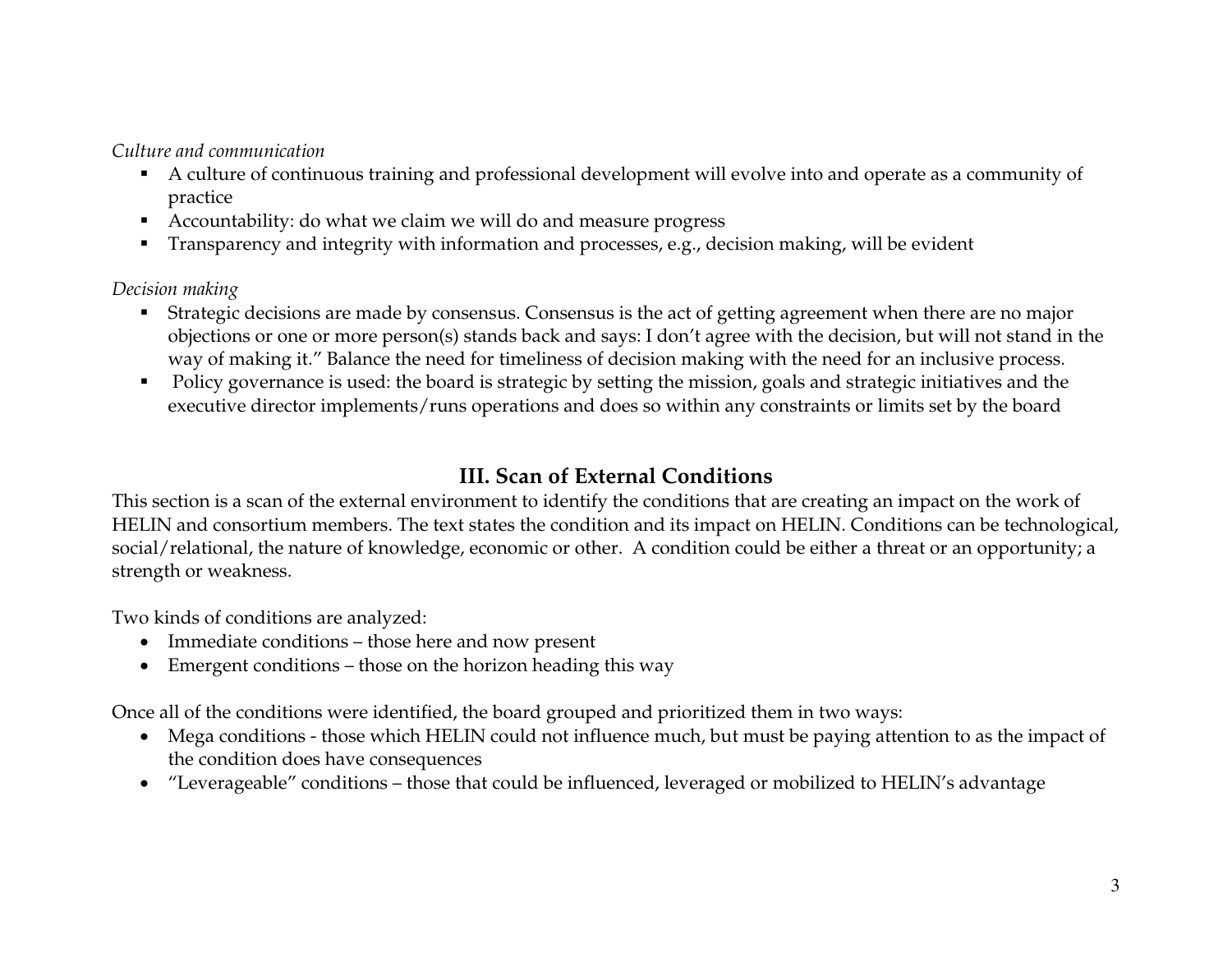The conditions are presented in sequence from most to least important as of the summer of 2009. Conditions change and thus the prioritization can change.

### **Immediate Conditions**

#### *Mega Conditions*

#### **The downturn of the economy creates tradeoffs**

There are cutbacks, budget constraints, vendor issues and anxiety. Before the downturn we were hoping and planning for both virtual and actual robust capabilities. Now, we are going to be forced to choose between virtual and actual or experience a starker/less robust balance between them. One silver lining: since we are all in the "downturn" boat together, we can work on achieving economies of scale.

#### **Relatively high stable enrollments for the public schools**

**Net-Gen technology:** patterns of use including social networking, distributed virtual entry points and peer publishing

#### *Leveragable Conditions*

#### **HELIN organizational structure is not strategic**

 The HELIN organizational structure is not strategic because there is no deployment of staff or board resources to specific objectives. Further, the structure is based on personalities and not strategic needs. Roles and responsibilities are not clear. Going forward, there is a need to define and disseminate the roles and accountabilities of the committees and the board.

#### **Our identity as librarians is changing**

This is our self perception as librarians sitting on the HELIN board. Further, college administrators don't understand our role anymore. There is professional anxiety among those in library information science: do we still matter? In the face of the internet is the library relevant? Is the catalogue still relevant? What is the library's relevance to parent institutional priorities? There has been outsourcing of services. For a library to be effective, face-to-face interaction is primary.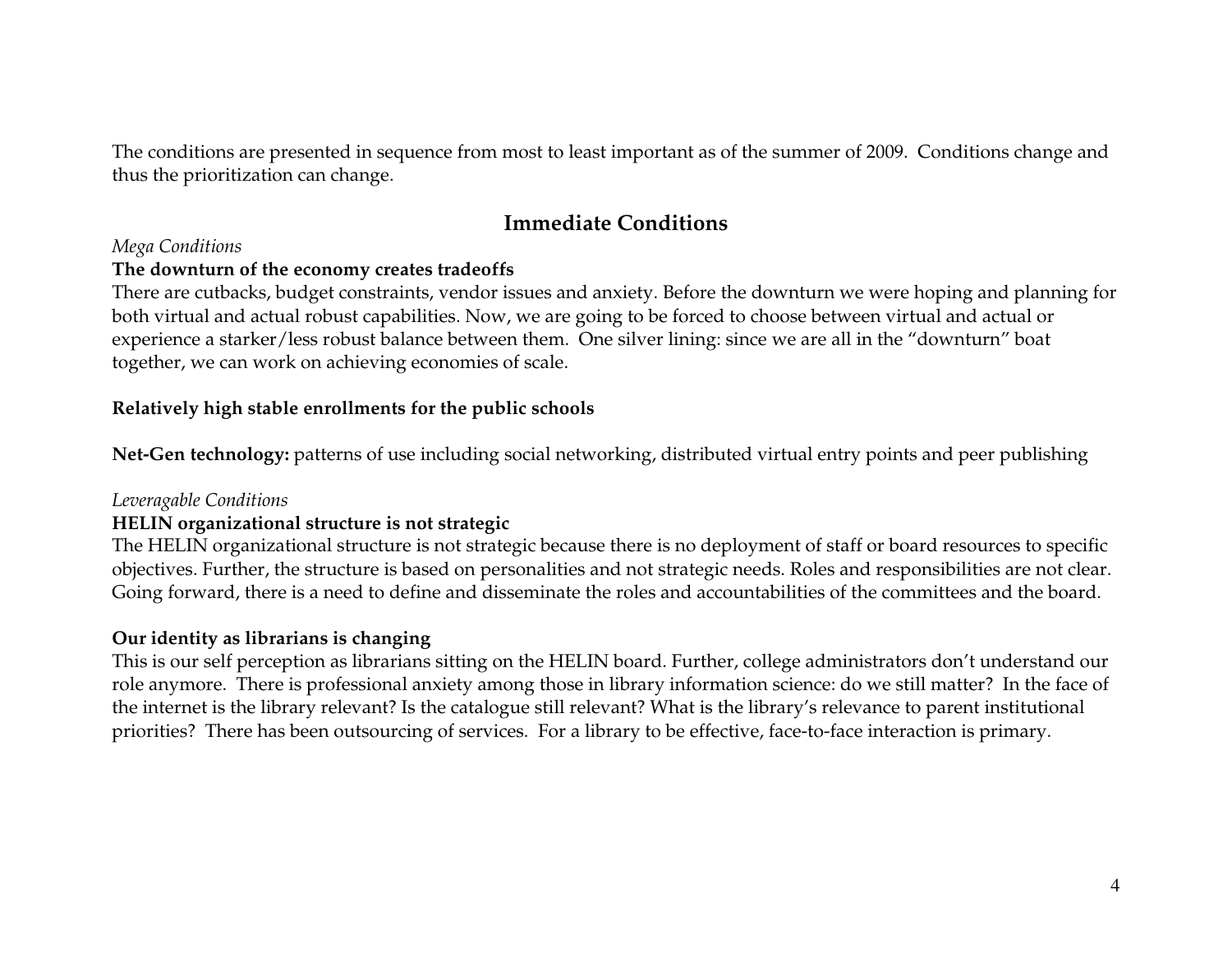#### **HELIN has no direction**

In HELIN, people are in motion doing things but the efforts are not directed to specific strategic actions

#### **New technology options**

Success of the library is linked to reliance on information technology; open source tools are available

**Zen mind** – no mind don't know

### **Emergent Conditions**

*Mega conditions*  **The role of "utilities" in HELIN's future** LYRASIS and OCLC; do we really need a HELIN catalogue as there are other tools out there?

#### **Google**

Threat or opportunity

#### **Falling enrollments**

 There are falling enrollments for some colleges (mostly private), but not all. Better said, enrollments will be uncertain with the word "enrollments" as code for revenue.

#### *Leveragable Conditions*

#### **Technology is changing the means of storing knowledge and scholarly communication**

There is a potential loss of the record of preserving human knowledge. If formats of knowledge change, do the processes change? What is worthy of preserving? How do we preserve in the age of technology? Libraries use to be preservers and gatekeepers. Society has changed this role, e.g., the library structure (as we know it) will change on campus. Users are passing us by. All of this change tells us to change our role and redefine how librarians work with information and knowledge. We have information abundance and the user demands convenience; the user doesn't want the information sifted or analyzed. If we wrestle with this question, HELIN will make better strategic choices and better define HELIN's leadership in the next iteration of this work.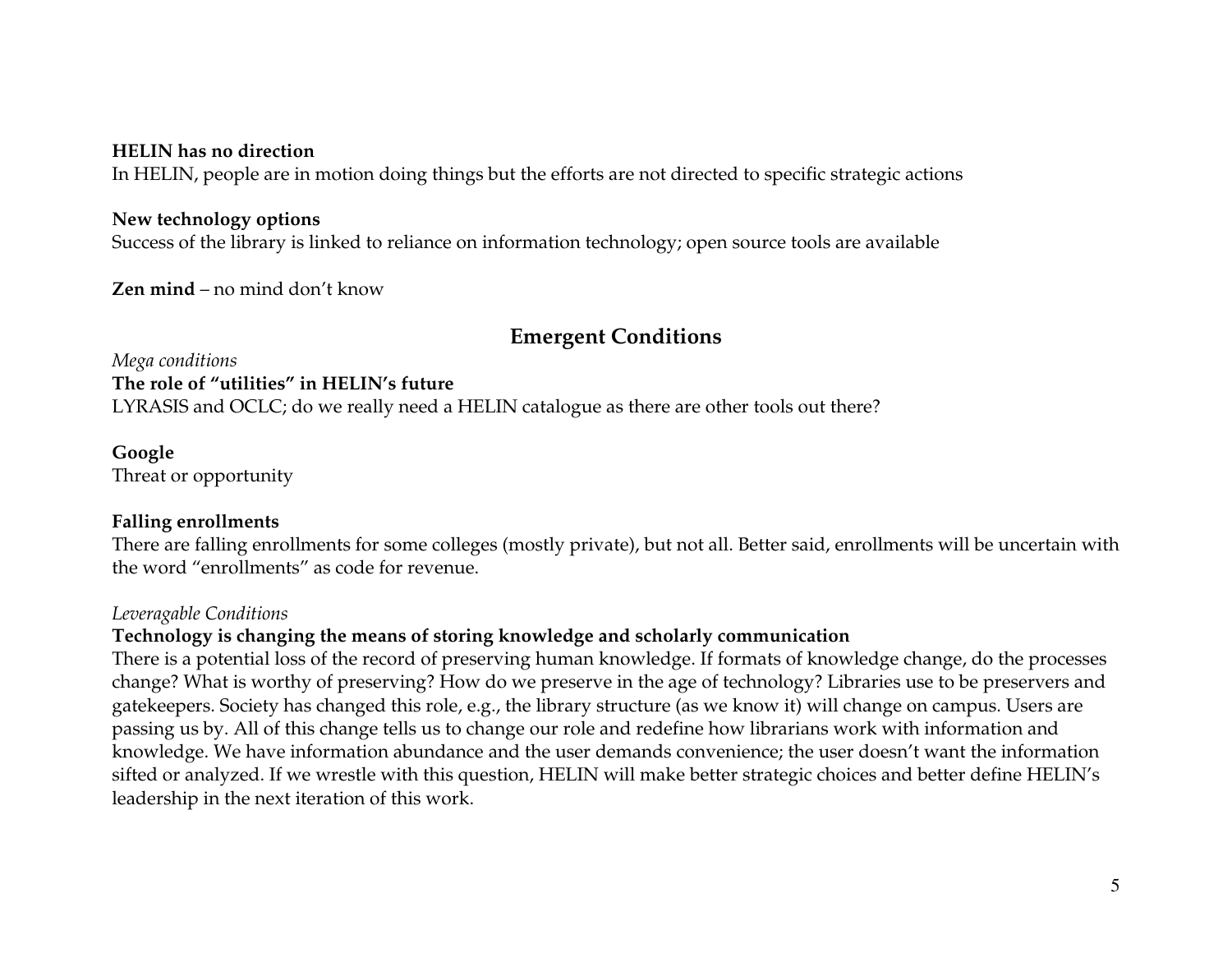#### **Take a role in state leadership**

Ramp up the role of HELIN to influence the direction of the state beyond academics

#### **Move to virtual**

 There is an increase in online communication The library role is changing to more of a virtual experience The library's current relationship to patrons is a weakness

#### **Greater, more robust portals/devices/tools**

**Open source**  Threat or opportunity

**Membership growth**  Threat or positive

#### **Redundancy**

Many of the same library catalogues exist all over the country; libraries exist with the same collections. Redundancy can be the presence of inefficiencies or the presence of strategic back-ups.

### **IV. Vision/Strategic Goals**

HELIN has crafted six goals, which together comprise its vision for the future.

Goal one: Make the user's needs (e.g., convenience) central to what is provided to members who in turn deliver services to the user

Goal two: Be the library of the future in both storing and accessing knowledge; blend the best of library traditions with the use of new technology tools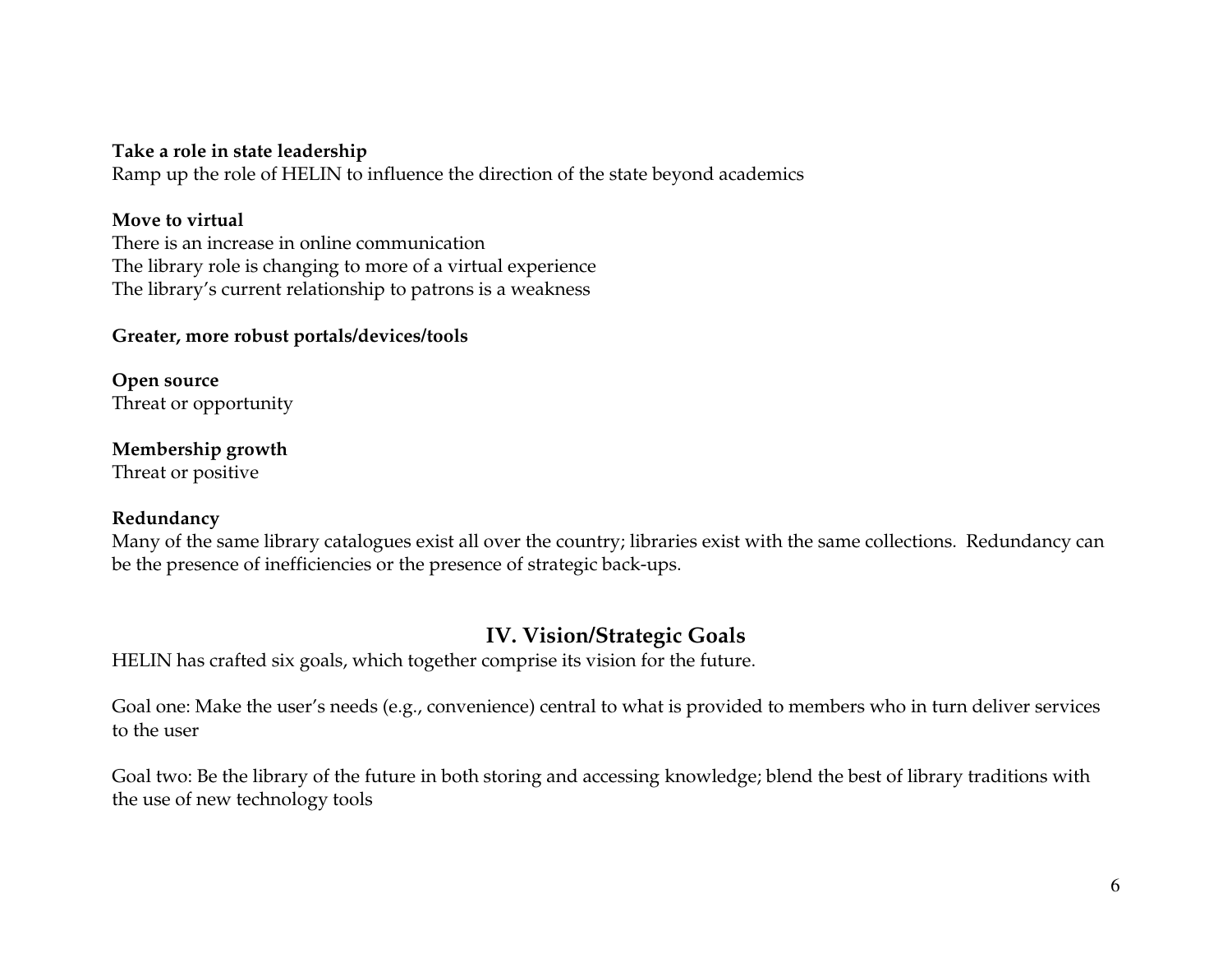Goal three: Create efficiencies and reduce redundancies in collection services with a focus on centralized cataloguing and cooperative collection development

Goal four: Resourcefully deliver professional development to library staff so they meet the changing demands of the information age

Goal five: Create the HELIN policy governance model

Goal six: Make the organizational structure strategic by organizing committees and staffing to deliver results to achieve priorities

# **V. Priority Initiatives to Pursue the Goals**

The board determined these priorities based on applying a set of criteria to be found in the paper "Dynamic Strategic Planning Practices." The only priorities HELIN will pursue at this time are those with owners who are board members, which are located in the pursue-for-sure box. The owners are currently temporary for 90 days – until October 31, 2009. The priorities are in bold with the owner listed.

Currently, there are six goals and 24 initiatives distributed under the goals. From the 24 initiatives, four have owners and the process of developing implementation plans for them will commence early this fall.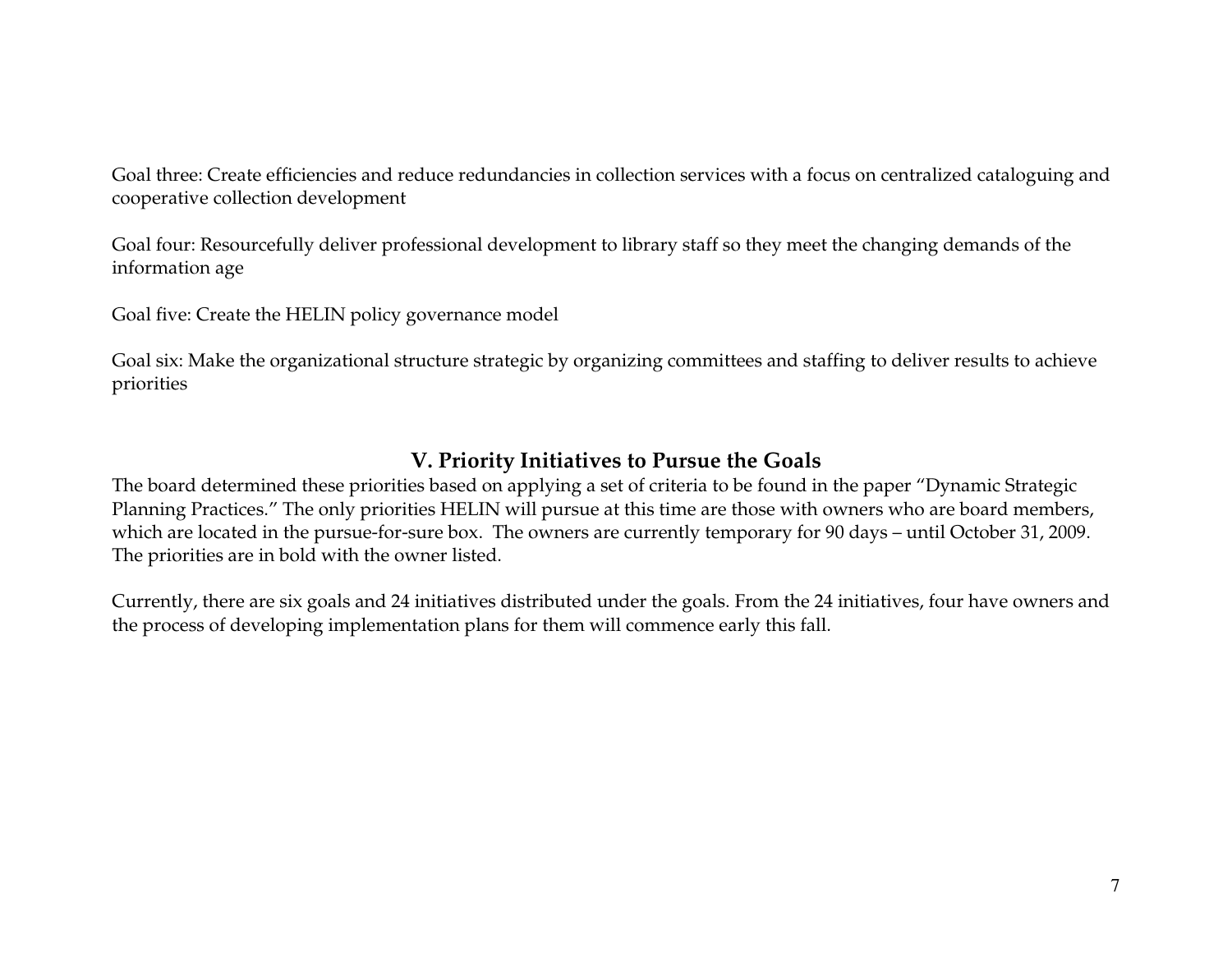**Goal one: Make the user's needs (e.g., convenience) central to what is provided to members who in turn deliver services to the user** 

|                            | Year one                                                        | Year one to two                                                                       | 2 to 5 years         | 5 plus years |
|----------------------------|-----------------------------------------------------------------|---------------------------------------------------------------------------------------|----------------------|--------------|
| <b>Pursue for sure</b>     |                                                                 | Provide single search<br>access to the<br>collections (Kathy as<br>owner)             |                      |              |
| <b>Under consideration</b> | Provide mobile access<br>to HELIN's collections<br>and services | Create the HELIN<br>electronic reference<br>collection                                | Central media server |              |
| In the holding tank        |                                                                 | Provide online<br>interactive training<br>tutorials<br>Central copyright<br>clearance |                      |              |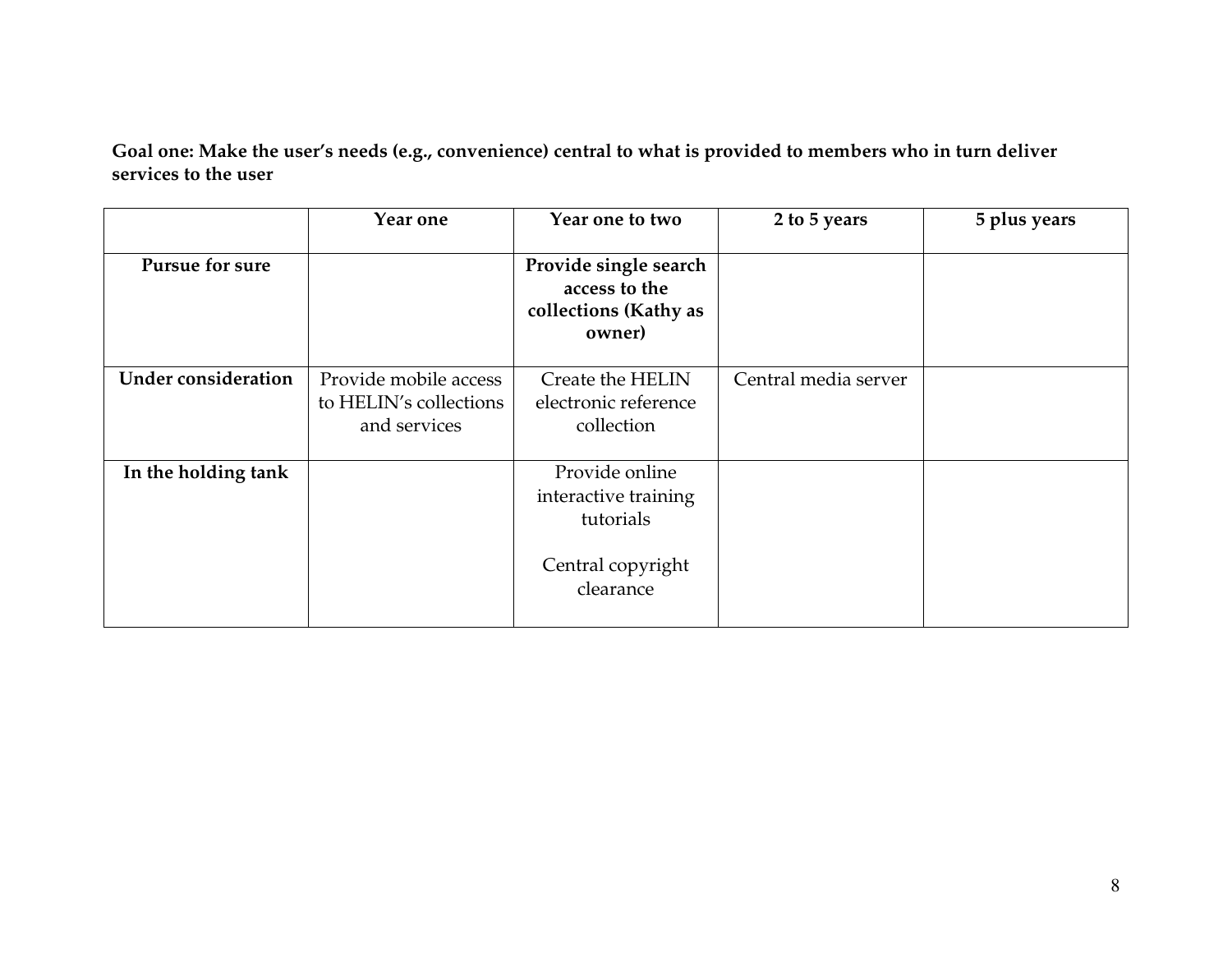**Goal two: Be the library of the future in both storing and accessing knowledge; blend the best of library traditions with the use of new technology tools** 

|                            | Year one                                               | Year one to two                                                                                                        | 2 to 5 years                                                                  | 5 plus years                              |
|----------------------------|--------------------------------------------------------|------------------------------------------------------------------------------------------------------------------------|-------------------------------------------------------------------------------|-------------------------------------------|
| <b>Pursue for sure</b>     |                                                        | Review the current<br>model for ILS, e.g.,<br>what is the primary<br>finding tool for the<br>future (Mary as<br>owner) |                                                                               |                                           |
| <b>Under consideration</b> | Identify futurist<br>expertise to expose<br>members to | Determine what<br>content to digitize the<br>soonest                                                                   |                                                                               | Centralized<br>processing of<br>materials |
| In the holding tank        |                                                        | Pilot initiative: an item<br>loaned resides at the<br>requesting library                                               | Expand patron spaces<br>by reducing space<br>occupied by physical<br>material |                                           |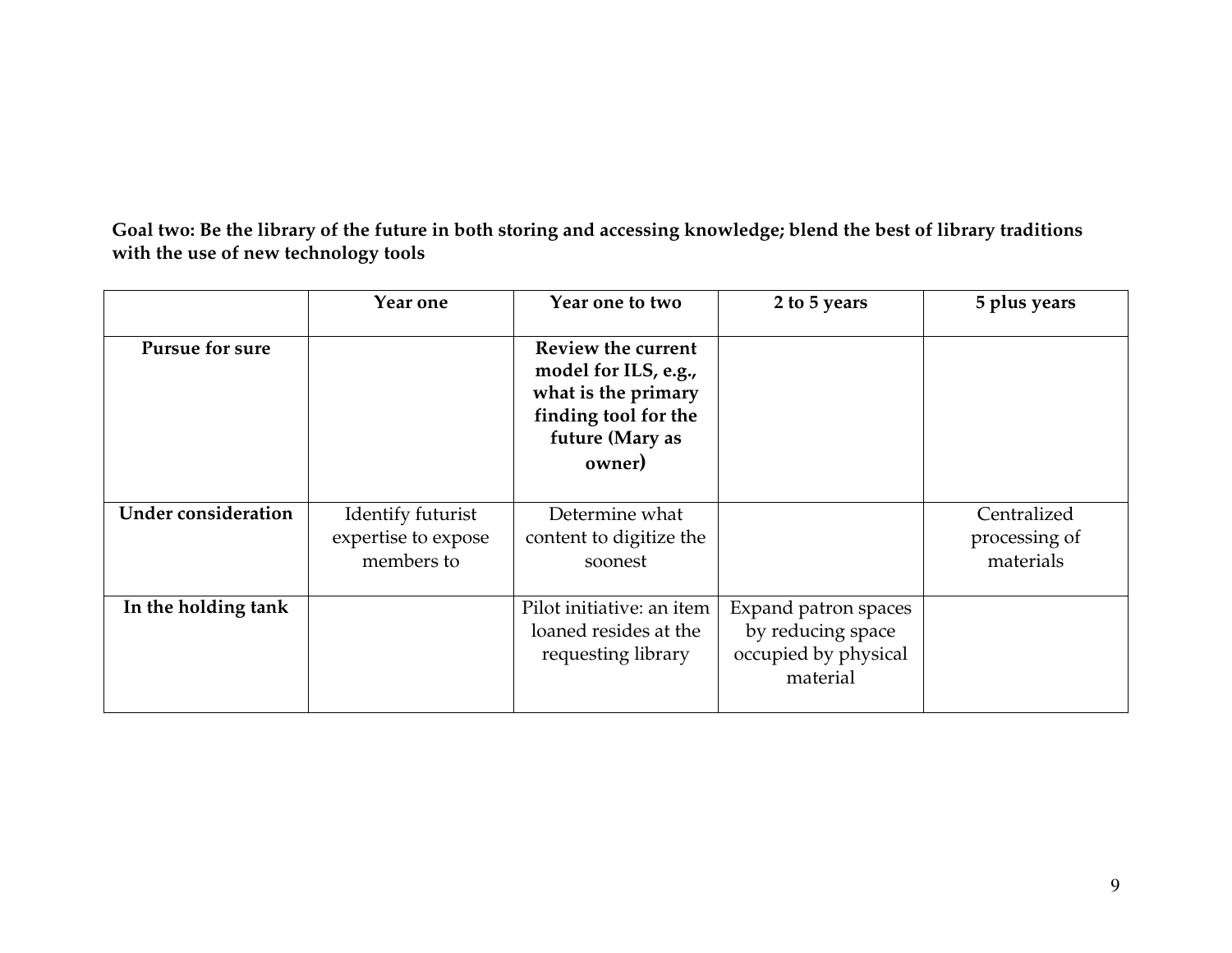**Goal three: Create efficiencies and reduce redundancies in collection services with a focus on centralized cataloguing and cooperative collection development** 

|                            | Year one                                                                                                                                    | Year one to two                                                                                                            | 2 to 5 years | 5 plus years |
|----------------------------|---------------------------------------------------------------------------------------------------------------------------------------------|----------------------------------------------------------------------------------------------------------------------------|--------------|--------------|
| <b>Pursue for sure</b>     | Pursue cooperative<br>collection<br>development (HELIN<br>approved plan) with<br><b>Yankee Book</b><br><b>Publishers (Russ as</b><br>owner) |                                                                                                                            |              |              |
| <b>Under consideration</b> | Establish a program<br>for creating functional<br>experts in HELIN                                                                          | Pursue purchasing of<br>scanning/digitizing<br>tools for HELIN                                                             |              |              |
| In the holding tank        | Investigate and report<br>virtual reference plans<br>for HELIN<br>Pilot shelf-ready book<br>purchasing                                      | Investigate and report<br>off-site storage plans<br>for HELIN<br>Create last copy<br>program appropriate<br>to HELIN needs |              |              |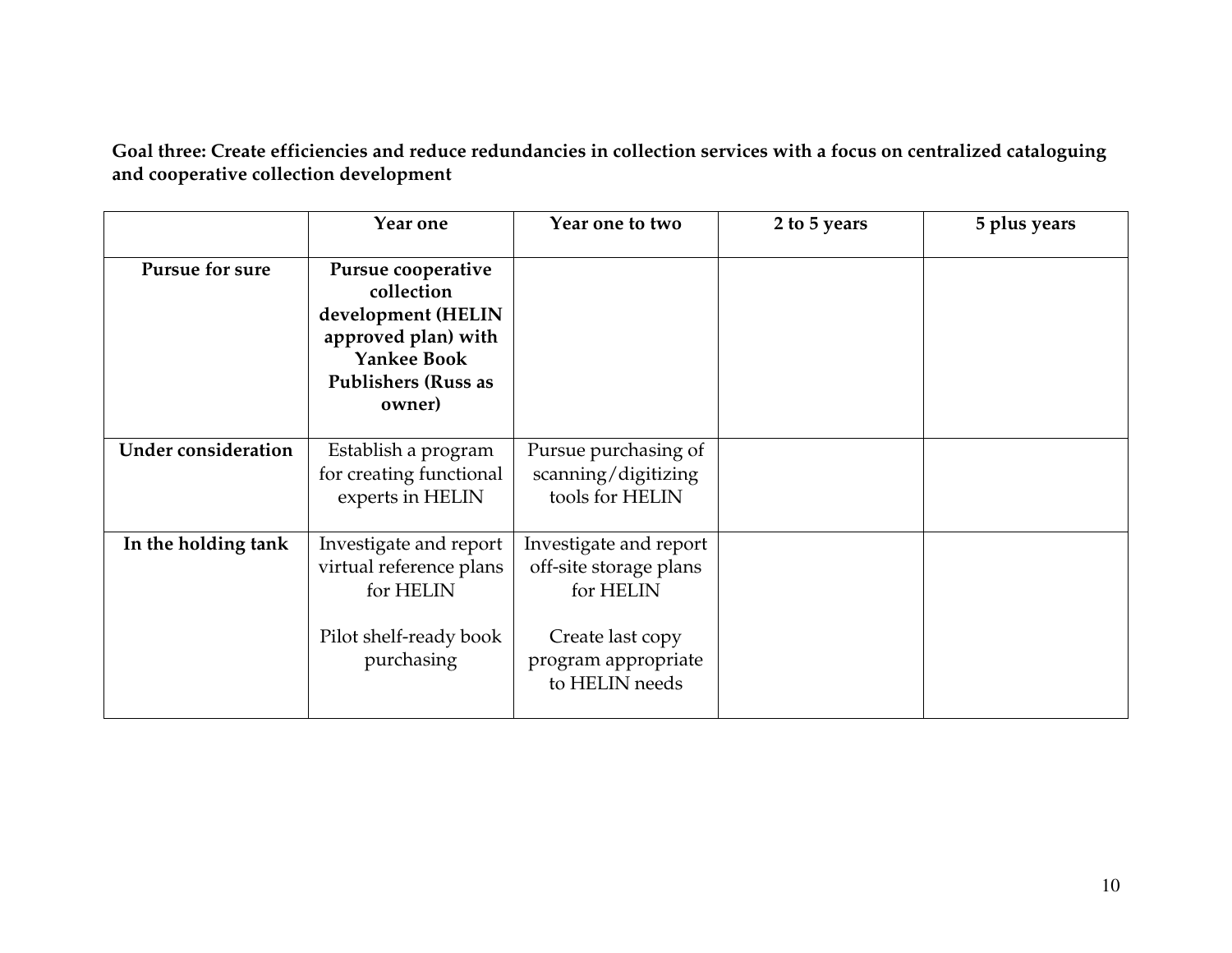**Goal four: Resourcefully deliver professional development to library staff so they meet the changing demands of the information age** 

|                            | Year one                 | Year one to two        | 2 to 5 years | 5 plus years |
|----------------------------|--------------------------|------------------------|--------------|--------------|
| Pursue for sure            | Organize<br>professional |                        |              |              |
|                            | development: annual      |                        |              |              |
|                            | meeting focus; assess    |                        |              |              |
|                            | committee generated      |                        |              |              |
|                            | initiatives for          |                        |              |              |
|                            | professional learning    |                        |              |              |
|                            | elements; list of        |                        |              |              |
|                            | internal consultants     |                        |              |              |
|                            | (Ruth as owner)          |                        |              |              |
| <b>Under consideration</b> |                          | Use strategic          |              |              |
|                            |                          | initiatives to         |              |              |
|                            |                          | proactively identify   |              |              |
|                            |                          | professional           |              |              |
|                            |                          | development            |              |              |
|                            |                          | opportunities          |              |              |
| In the holding tank        |                          | Promote additional     |              |              |
|                            |                          | committee-generated    |              |              |
|                            |                          | professional learning  |              |              |
|                            |                          | initiatives            |              |              |
|                            |                          |                        |              |              |
|                            |                          | Create effective       |              |              |
|                            |                          | training model for III |              |              |
|                            |                          | modules (central       |              |              |
|                            |                          | office)                |              |              |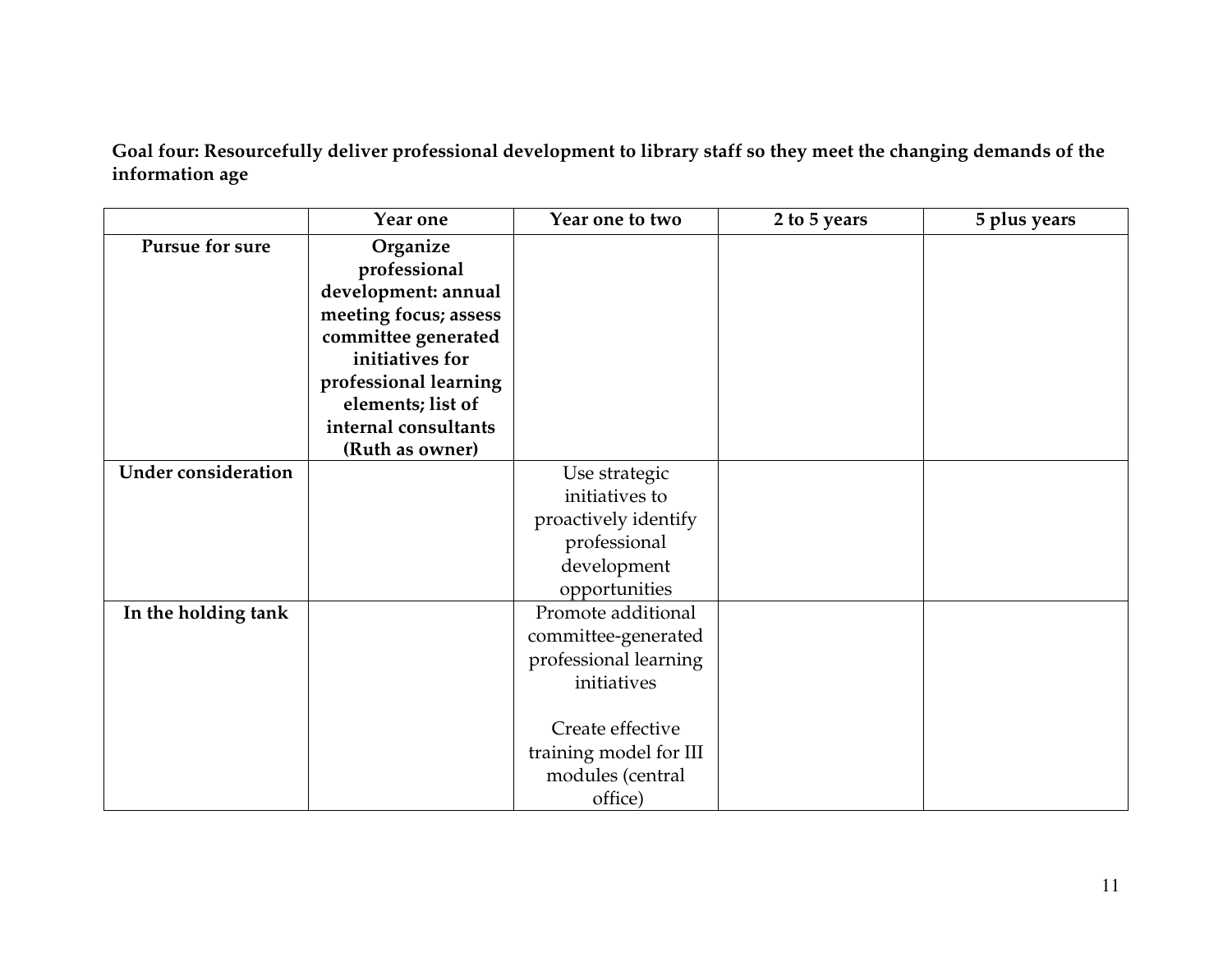| Goal five: Create the model for HELIN policy governance |  |
|---------------------------------------------------------|--|
|---------------------------------------------------------|--|

|                            | Year one                                                            | Year one to two | 2 to 5 years | 5 plus years |
|----------------------------|---------------------------------------------------------------------|-----------------|--------------|--------------|
| <b>Pursue for sure</b>     |                                                                     |                 |              |              |
| <b>Under consideration</b> | Analyze policy<br>governance models as<br>applied to<br>consortiums |                 |              |              |
| In the holding tank        |                                                                     |                 |              |              |